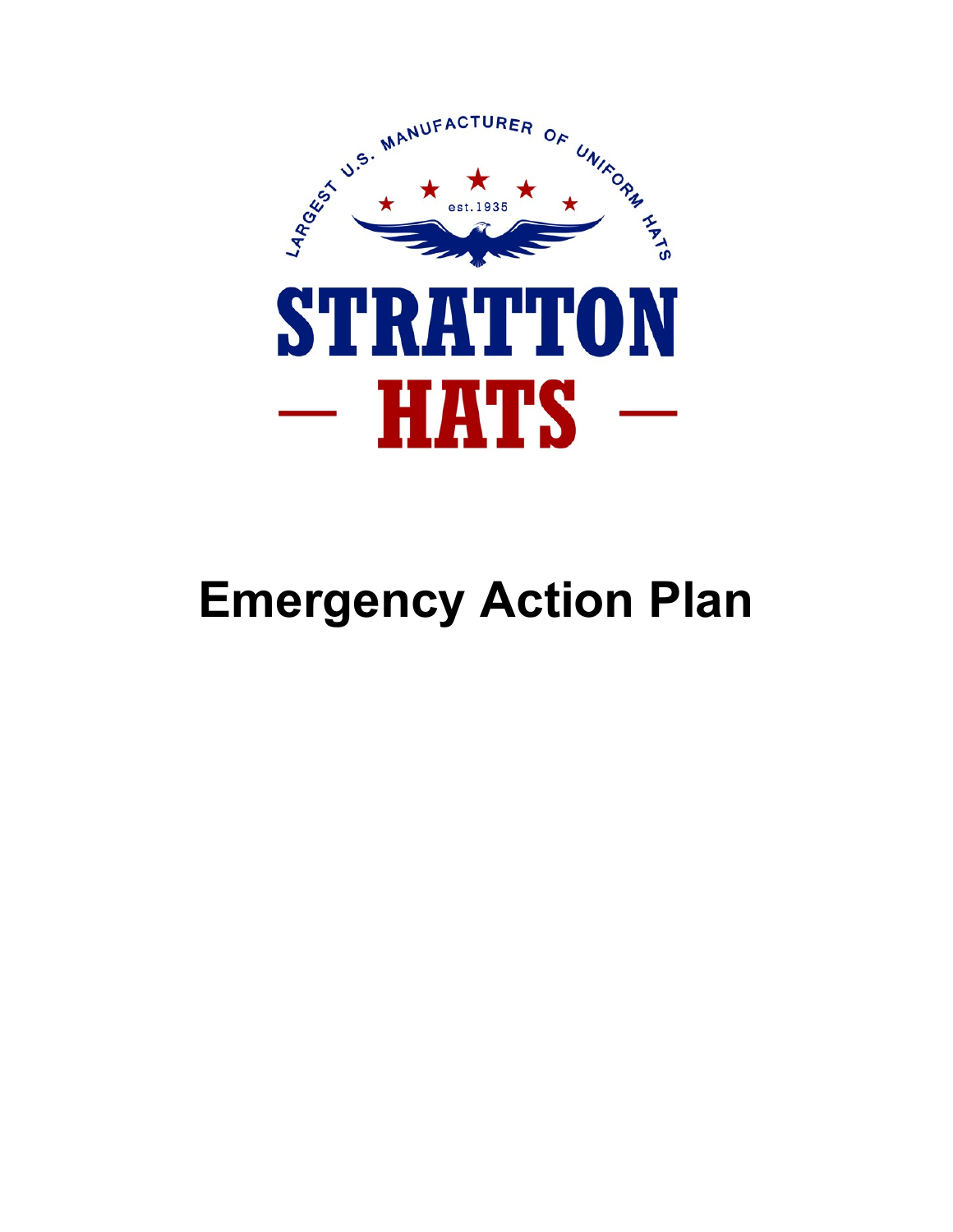# EMERGENCY ACTION PLAN

for

### Facility Name: **STRATTON HATS**

Facility Address: 3200 RANDOLPH BELLWOOD IL 60104

DATE PREPARED: 09/20/2016 LATEST REVISION: 02/04/2021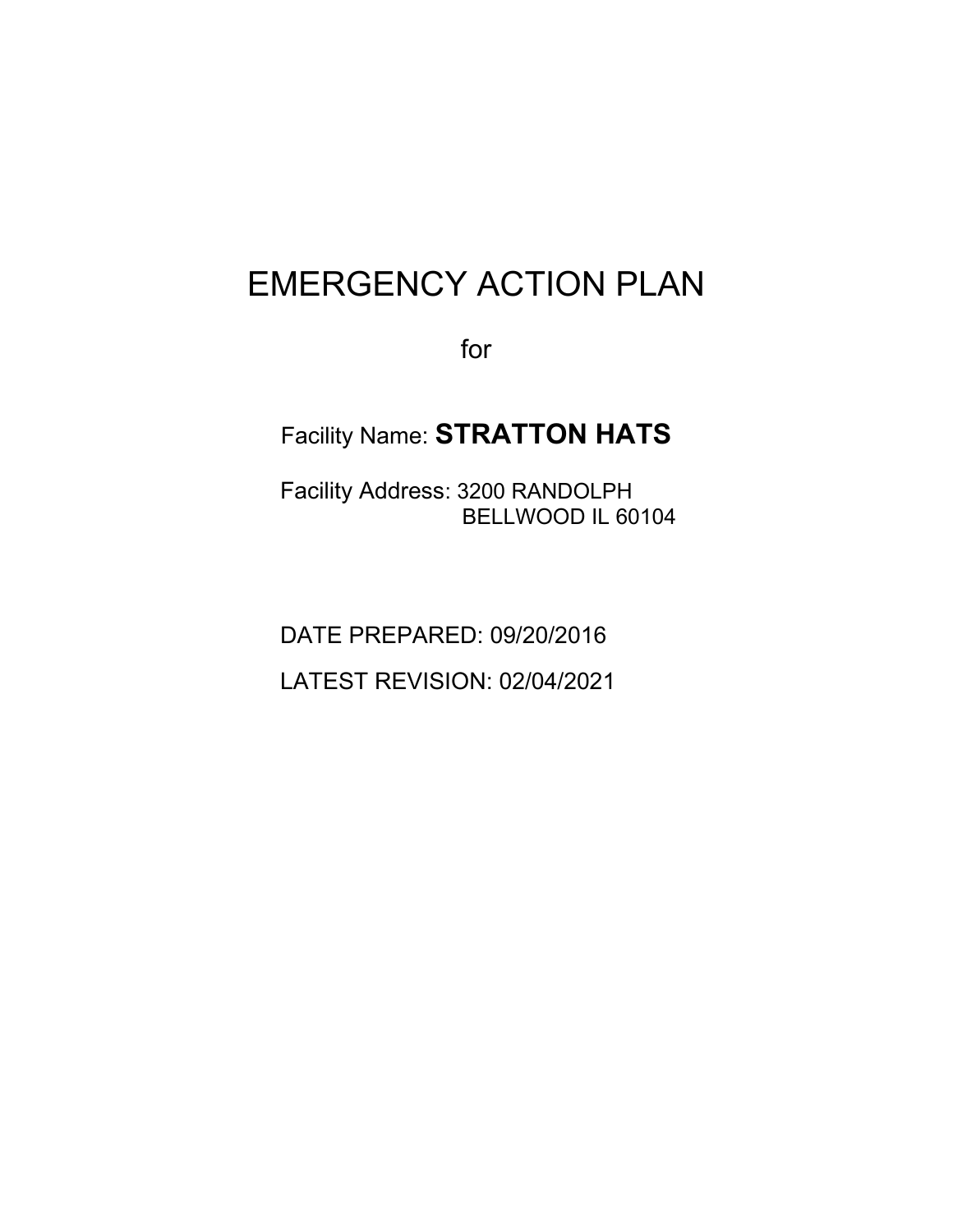### **EMERGENCY PERSONNEL NAMES AND PHONE NUMBERS**

### DESIGNATED RESPONSIBLE OFFICIAL

Name: **STEVEN W. STRATTON** Phone: (708) 925-4559

### EMERGENCY COORDINATOR:

Name: **GEORGE S. STRATTON** Phone: (630) 564-0310

### Area/Floor: SHIPPING FOREMAN

Name: **SAMUEL ENRIQUEZ** Phone: (708) 699-7269

### Area/Floor: FLOOR FOREMAN

Name: **LUCIANO MEDINA** Phone: (708) 846-9336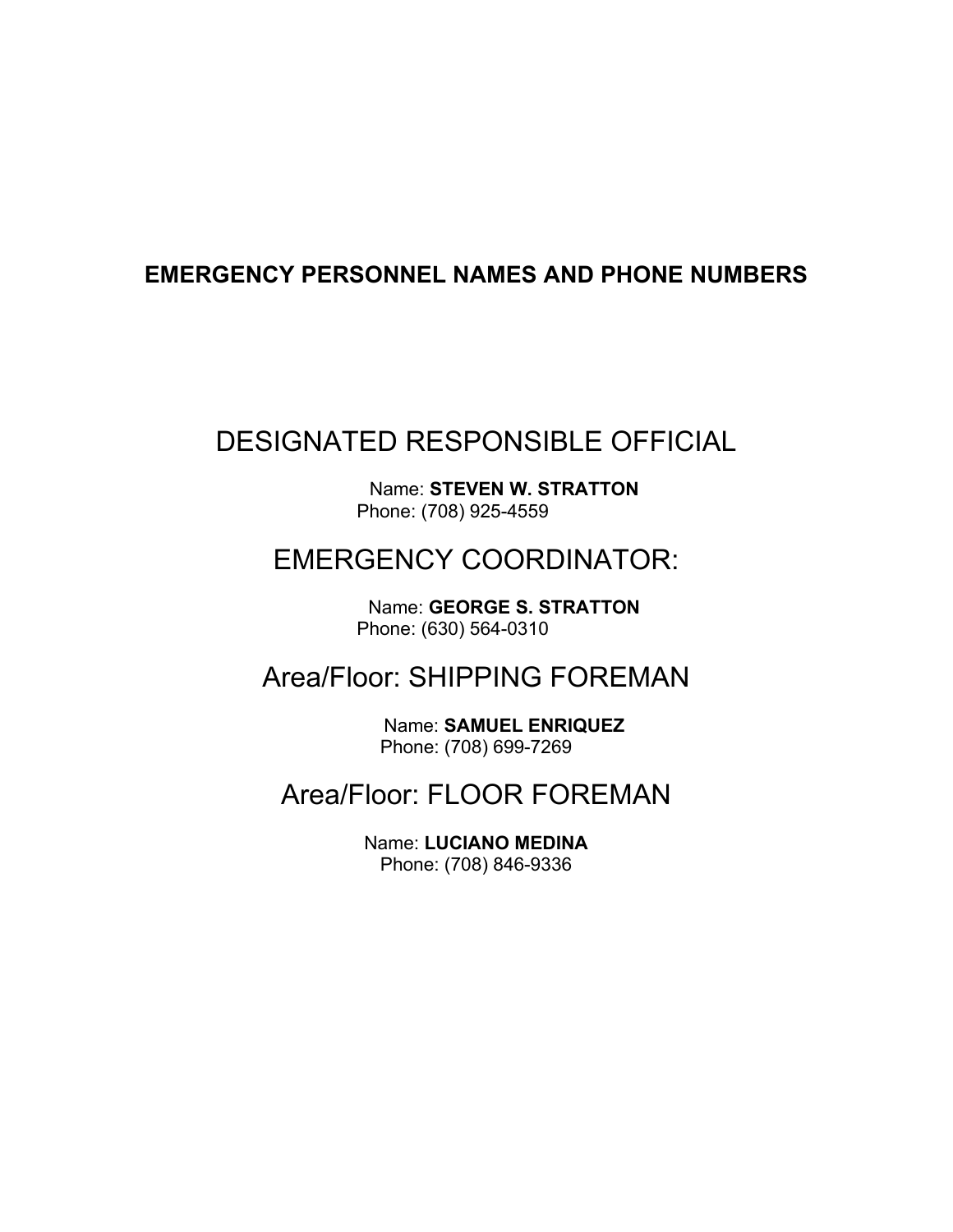### **EVACUATION ROUTES**

**•** Evacuation route maps have been posted in each work area. The following information is marked on evacuation maps:

- 1. Emergency exits
- 2. Primary and secondary evacuation routes
- 3. Locations of fire extinguishers
- 4. Fire alarm pull stations' location
- a. Assembly points
- Site personnel should know at least two evacuation routes.

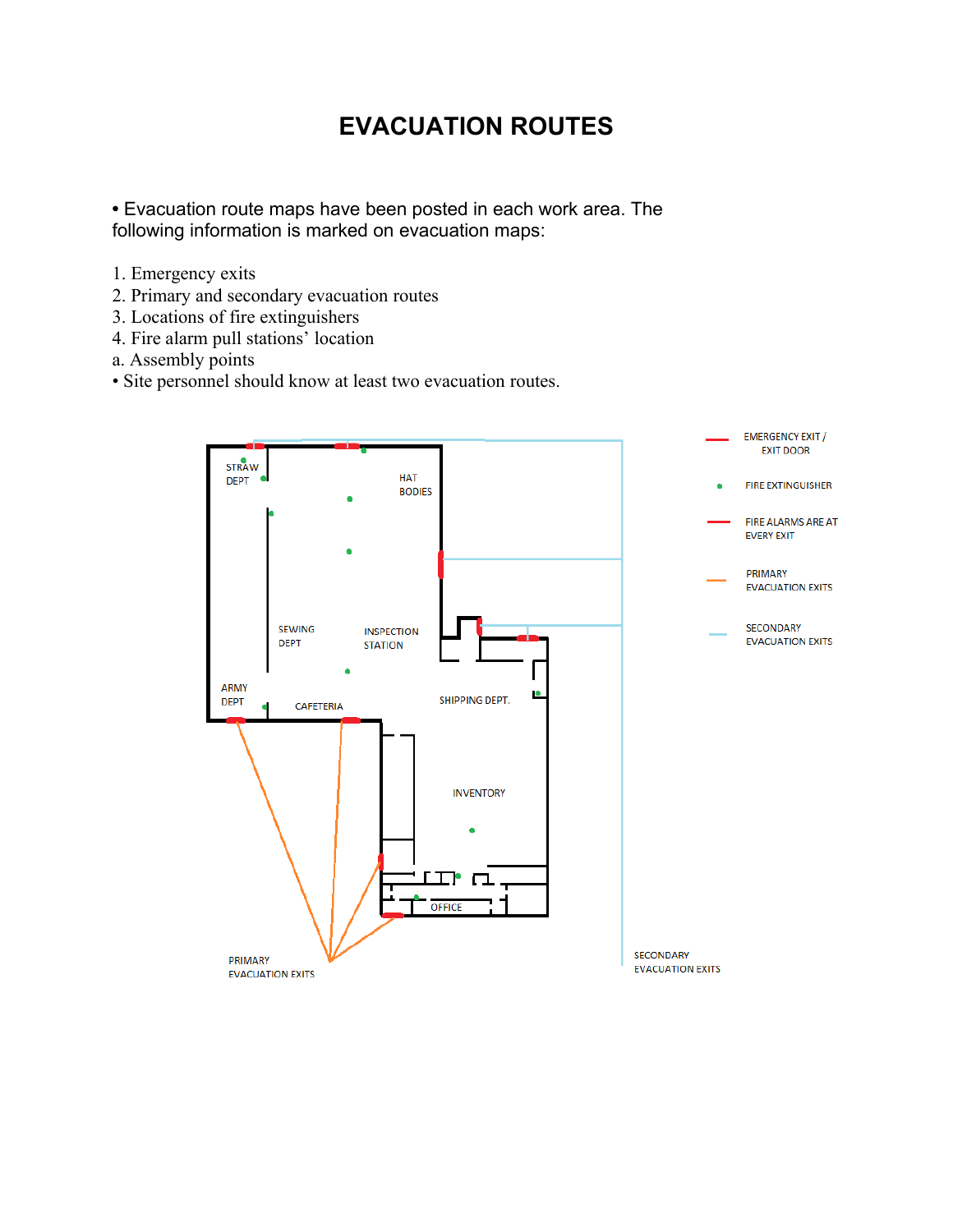### **BELLWOOD CONTACT PHONE NUMBERS**

*FIRE DEPARTMENT*: (708) 547-3525 *POLICE DEPARTMENT*: (708) 547-3530 *PUBLIC WORKS*: (708) 547-3540 *MAYOR'S OFFICE*: (708) 547-3500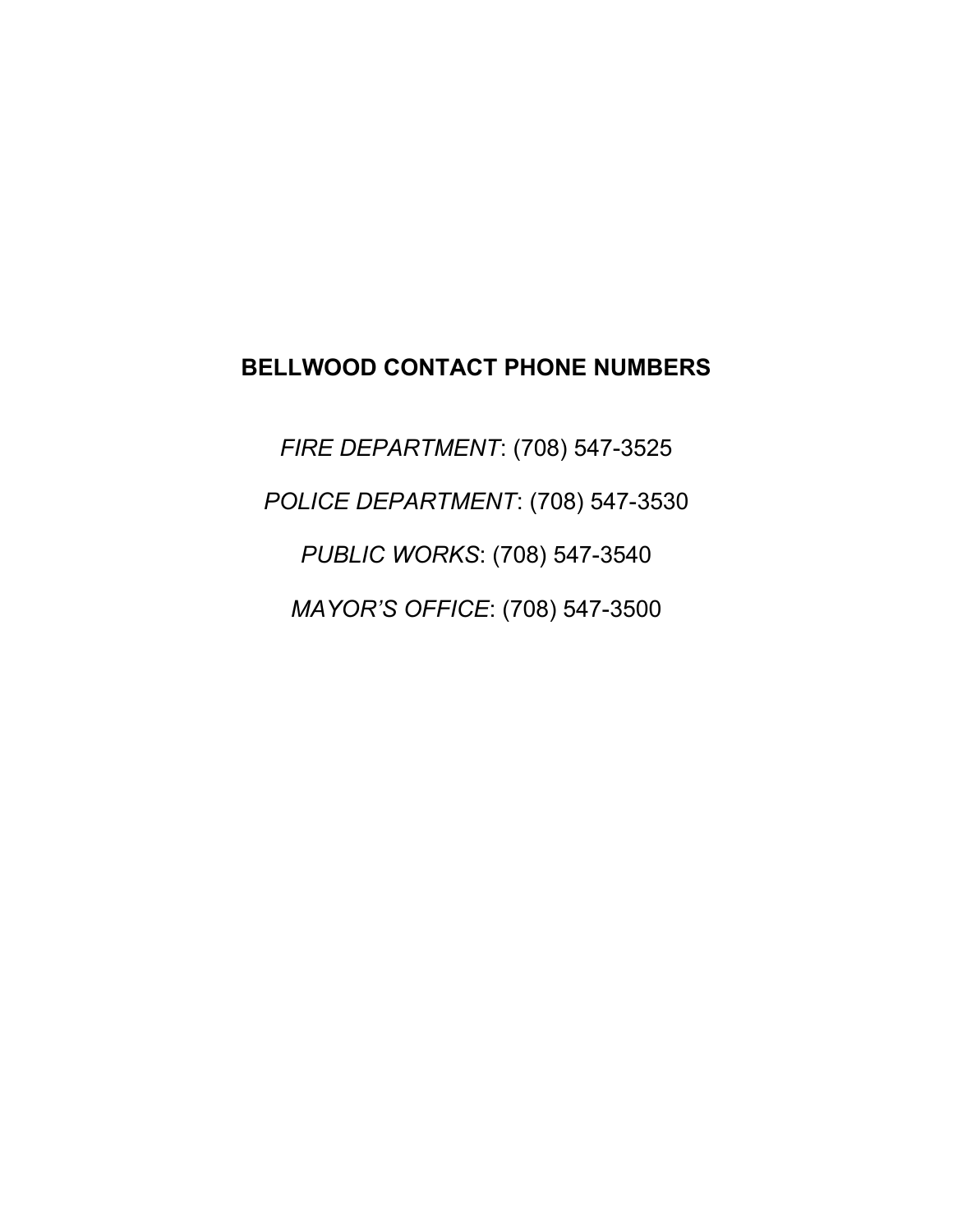### **UTILITY COMPANY EMERGENCY CONTACTS**

### **ELECTRIC**:

**COMED** 

PHONE: (800) 334-7661

### **WATER**:

BELLWOOD PUBLIC WORKS

PHONE: (708) 547-3542

AFTER HOURS EMR CONTACT: (708) 547-3528

### **GAS:**

**NICOR** 

PHONE: (888) 642-6748

### **TELEPHONE/INTERNET COMPANY:**

COMCAST-BUSINESS CLASS

PHONE: (800) 391-3000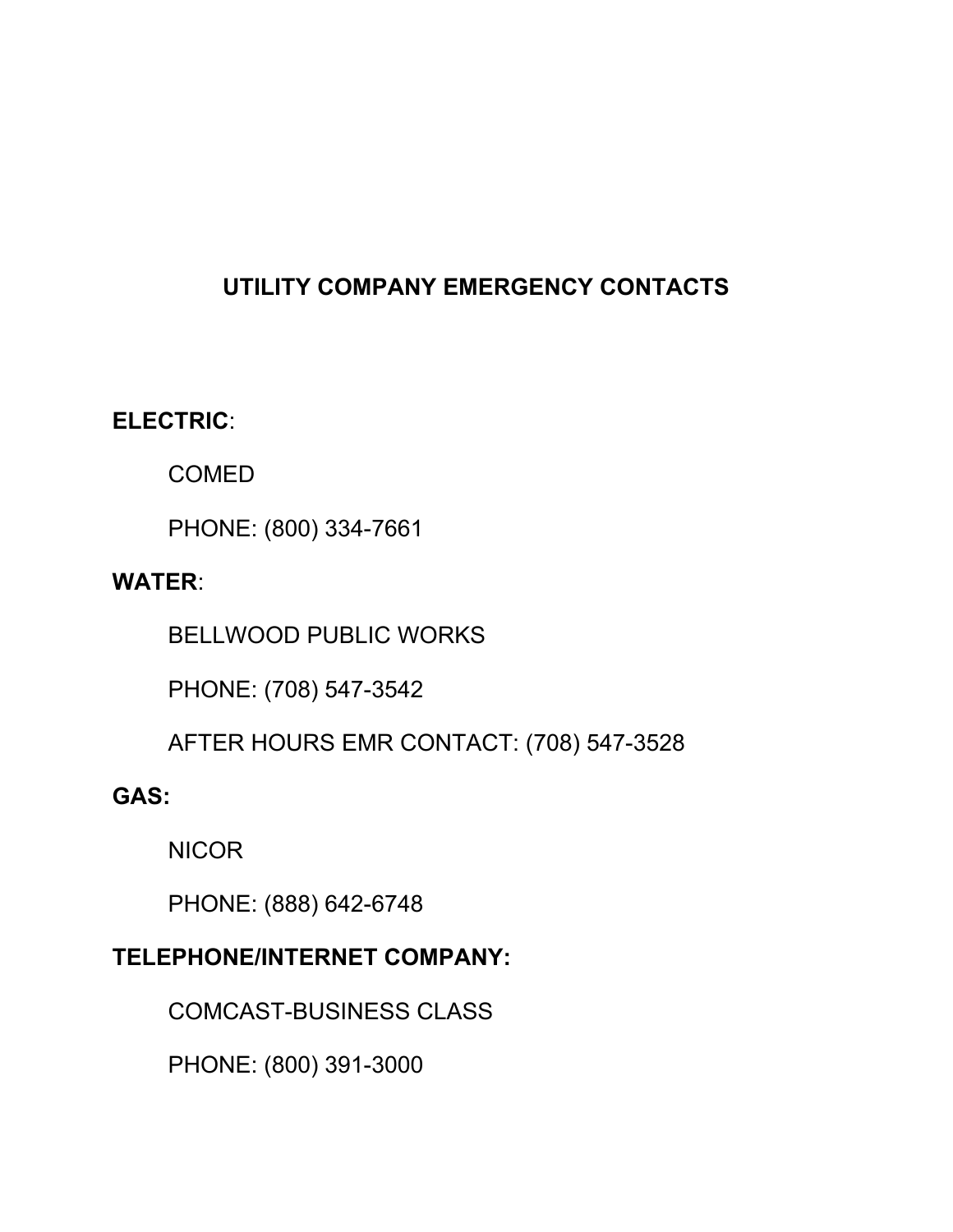### **EMERGENCY REPORTING AND EVACUATION PROCEDURES**

Types of emergencies to be reported by site personnel are:

- MEDICAL
- $\bullet$  FIRE
- SEVERE WEATHER
- CHEMICAL SPILL
- EXTENDED POWER LOSS
- **ACTIVE SHOOTER**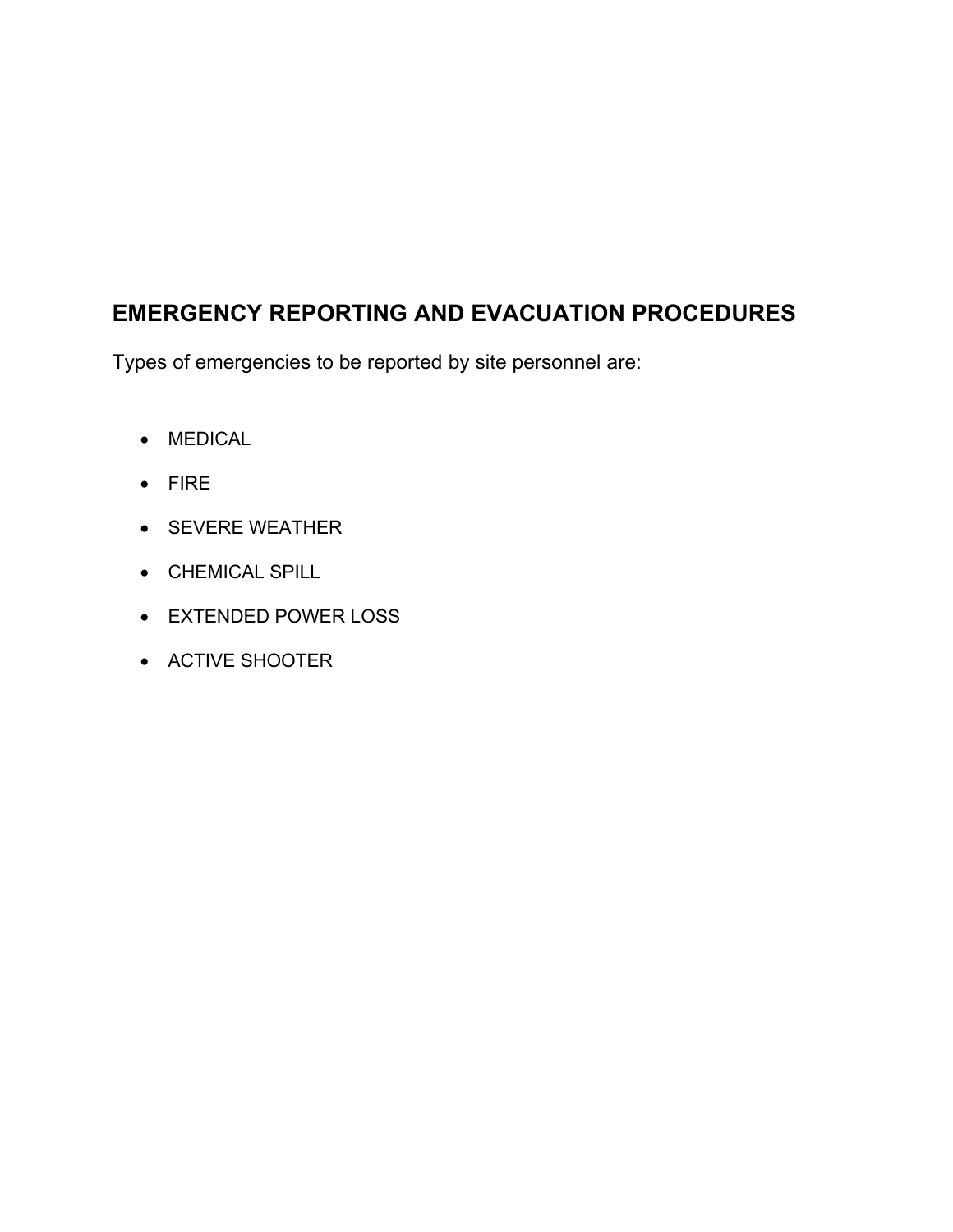### **MEDICAL EMERGENCY**

• **Call medical emergency phone number** (check applicable):

## **911**

Provide the following information:

- a. Nature of medical emergency,
- b. Location of the emergency (address, building, room number), and
- c. Your name and phone number from which you are calling.
- **Do not move victim unless absolutely necessary**.

#### • **Call the following personnel trained in CPR and First Aid to provide the required assistance prior to the arrival of the professional medical help**:

Name: GEORGE STRATTON Phone: (630) 564-0310

#### • **If personnel trained in First Aid are not available, as a minimum, attempt to provide the following assistance:**

- 1. Stop the bleeding with firm pressure on the wounds (note: avoid contact with blood or other bodily fluids).
- 2. Clear the air passages using the Heimlich Maneuver in case of choking.
- 3. In case of rendering assistance to personnel exposed to hazardous materials, consult the Safety Data Sheet (SDS) and wear the appropriate personal protective equipment. Attempt first aid ONLY if trained and qualified.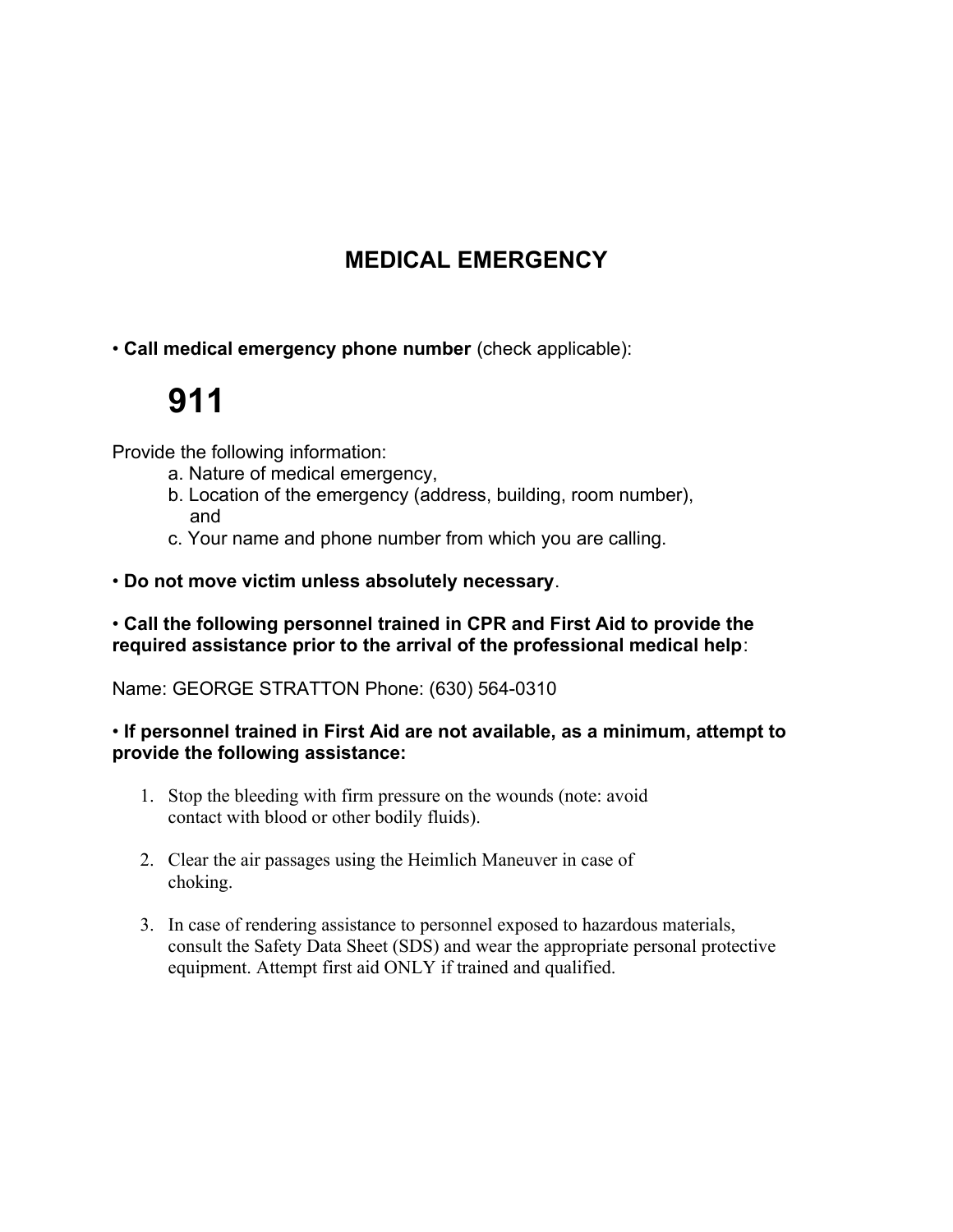### **FIRE EMERGENCY**

*When fire is discovered*:

• Activate the nearest fire alarm on your way out of the building. There are fire alarms at each exit

• Notify the local Fire Department (911)

*Fight the fire ONLY if:*

- The Fire Department has been notified.
- The fire is small and is not spreading to other areas.
- Escaping the area is possible by backing up to the nearest exit.
- The fire extinguisher is in working condition and personnel are trained to use it.

#### *Upon being notified about the fire emergency, occupants must:*

- Leave the building using the designated escape routes.
- Assemble in the designated area: *Parking lot across Randolph rd*

• Remain outside until the competent authority (George Stratton/Steve Stratton) announces that it is safe to reenter.

#### *Designated Official, Emergency Coordinator or supervisors must (underline one):*

- Disconnect utilities and equipment unless doing so jeopardizes his/her safety.
- Coordinate an orderly evacuation of personnel.
- Perform an accurate head count of personnel reported to the designated area.
- Determine a rescue method to locate missing personnel.
- Provide the Fire Department personnel with the necessary information about the facility.
- Perform assessment and coordinate weather forecast office emergency closing procedures

#### *Area/Floor Monitors must:*

- Ensure that all employees have evacuated the area/floor.
- Report any problems to the Emergency Coordinator at the assembly area.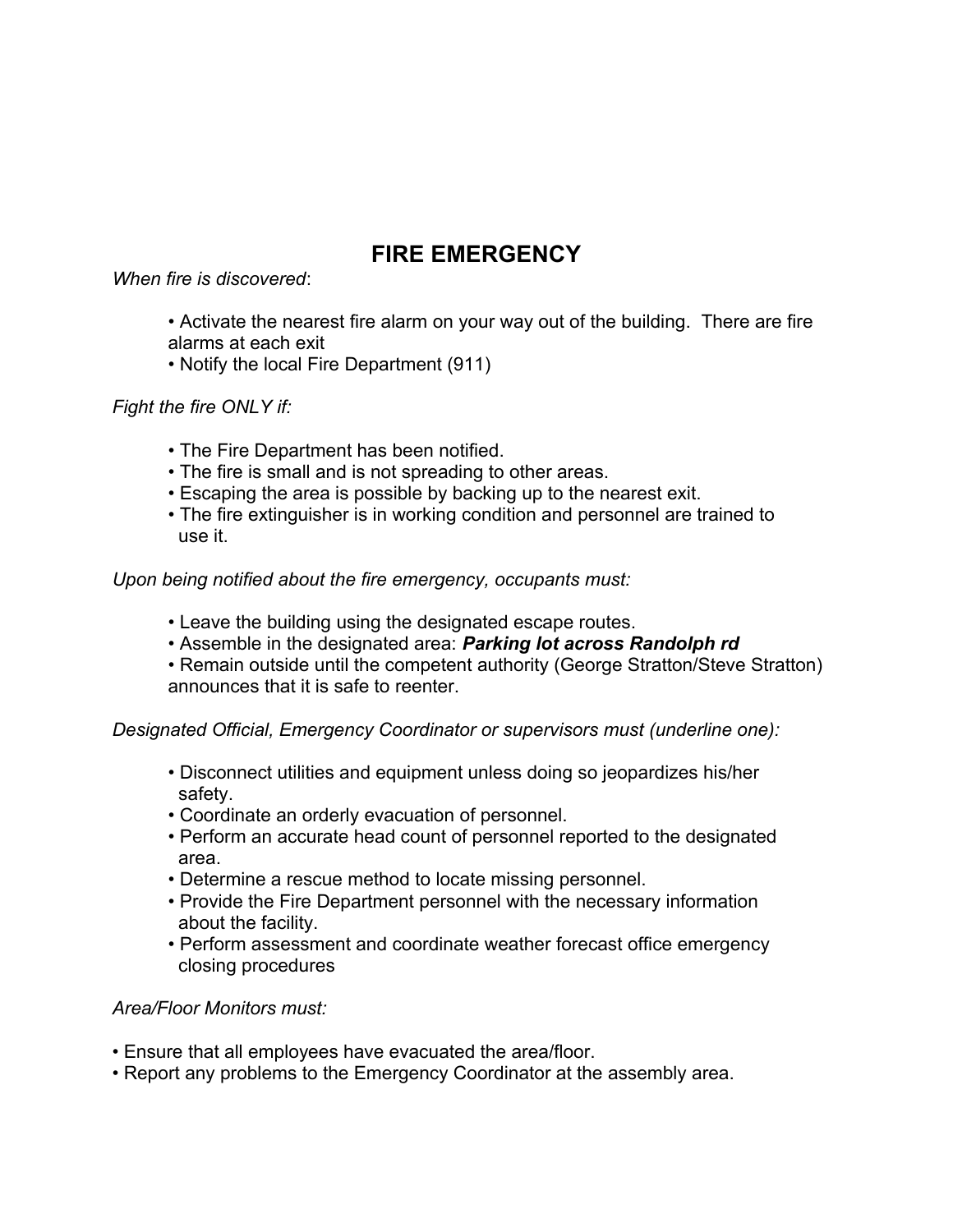#### **EXTENDED POWER LOSS**

In the event of extended power loss to a facility certain precautionary measures should be taken depending on the geographical location and environment of the facility:

- Unnecessary electrical equipment and appliances should be turned off in the event that power restoration would surge causing damage to electronics and effecting sensitive equipment.
- Facilities with freezing temperatures should turn off and drain the following lines in the event of a long term power loss.
	- · Fire sprinkler system
	- · Standpipes
	- · Potable water lines
	- · Toilets
- Add propylene-glycol to drains to prevent traps from freezing
- Equipment that contain fluids that may freeze due to long term exposure to freezing temperatures should be moved to heated areas, drained of liquids, or provided with auxiliary heat sources. Upon Restoration of heat and power:
- Electronic equipment should be brought up to ambient temperatures before energizing to prevent condensate from forming on circuitry.
- Fire and potable water piping should be checked for leaks from freeze damage after the heat has been restored to the facility and water turned back on.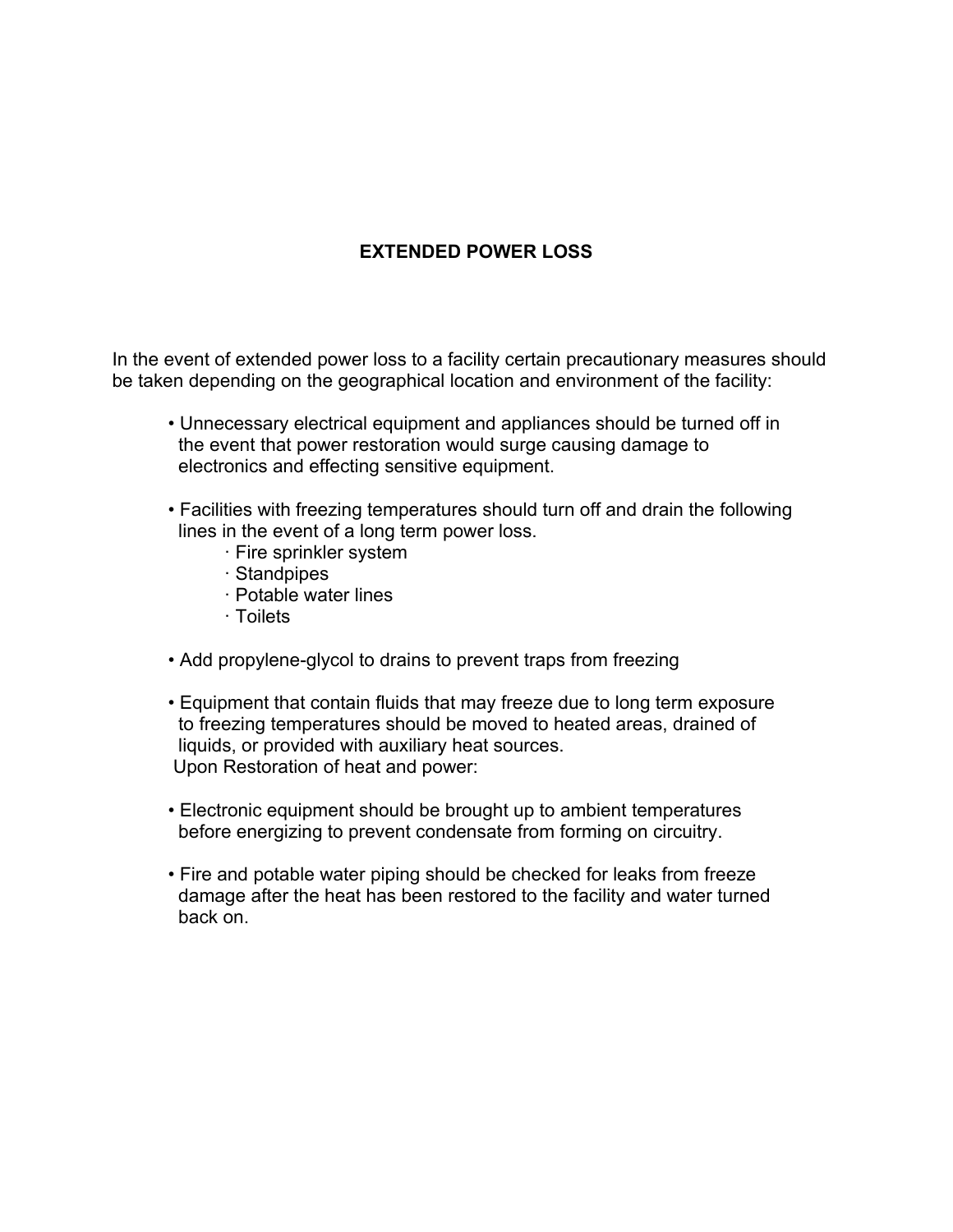### **CHEMICAL SPILL**

The following are the locations of:

**Spill Containment and Security Equipment:** Pressing station next to Sizing table

**Personal Protective Equipment (PPE):** Pressing station next to Sizing table

**SDS:** located near the mechanic station

*When a Large Chemical Spill has occurred:*

- Immediately notify the designated official and Emergency Coordinator.
- Contain the spill with available equipment (e.g., pads, booms, absorbent powder, etc.).
- Secure the area and alert other site personnel.
- Do not attempt to clean the spill unless trained to do so.
- Attend to injured personnel and call the medical emergency number, if required.

*When a Small Chemical Spill has occurred:*

- Notify the supervisor.
- If toxic fumes are present, secure the area (with caution tapes or cones) to prevent other personnel from entering.
- Deal with the spill in accordance with the instructions described in the SDS.
- Small spills must be handled in a safe manner, while wearing the proper PPE.
- Review the general spill cleanup procedures.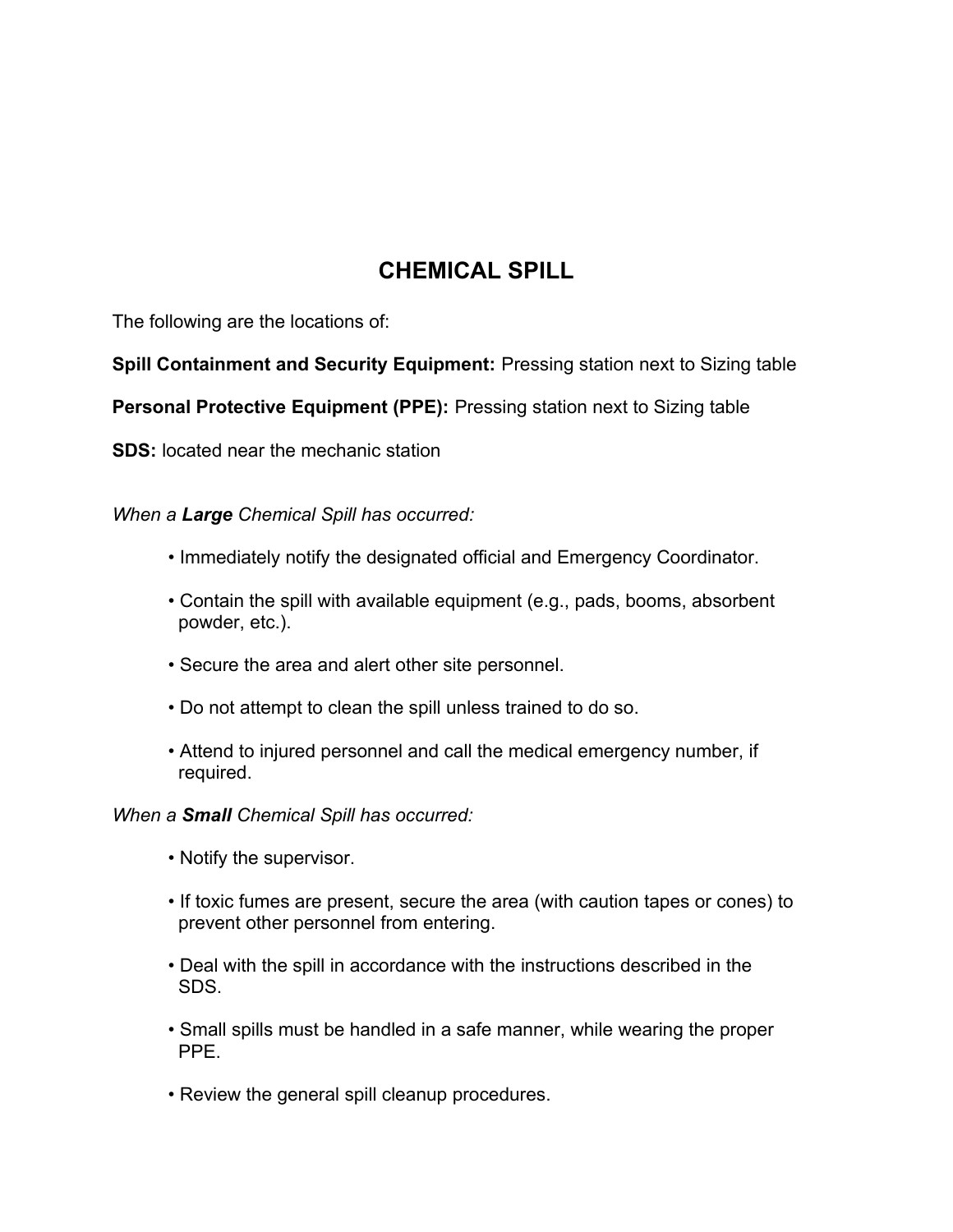### **SEVERE WEATHER AND NATURAL DISASTERS**

#### *Tornado:*

- When a warning is issued by sirens or other means, seek inside shelter. Consider the following:
	- Small interior rooms on the lowest floor and without windows,
	- Hallways on the lowest floor away from doors and windows, and
	- Rooms constructed with reinforced concrete, brick, or block with no windows.
- Stay away from outside walls and windows.
- Use arms to protect head and neck.
- Remain sheltered until the tornado threat is announced to be over.

#### *Earthquake:*

- Stay calm and await instructions from the Emergency Coordinator or the designated official.
- Keep away from overhead fixtures, windows, filing cabinets, and electrical power.
- Assist people with disabilities in finding a safe place.
- Evacuate as instructed by the Emergency Coordinator and/or the designated official.

#### *Flood:*

*If indoors*:

- Be ready to evacuate as directed by the Emergency Coordinator and/or the designated official.
- Follow the recommended primary or secondary evacuation routes.
- *If outdoors*:
	- Climb to high ground and stay there.
	- Avoid walking or driving through flood water.
	- If car stalls, abandon it immediately and climb to a higher ground.

#### *Blizzard:*

• Stay calm and await instructions from the Emergency Coordinator or the designated official.

- Stay indoors!
- If there is no heat: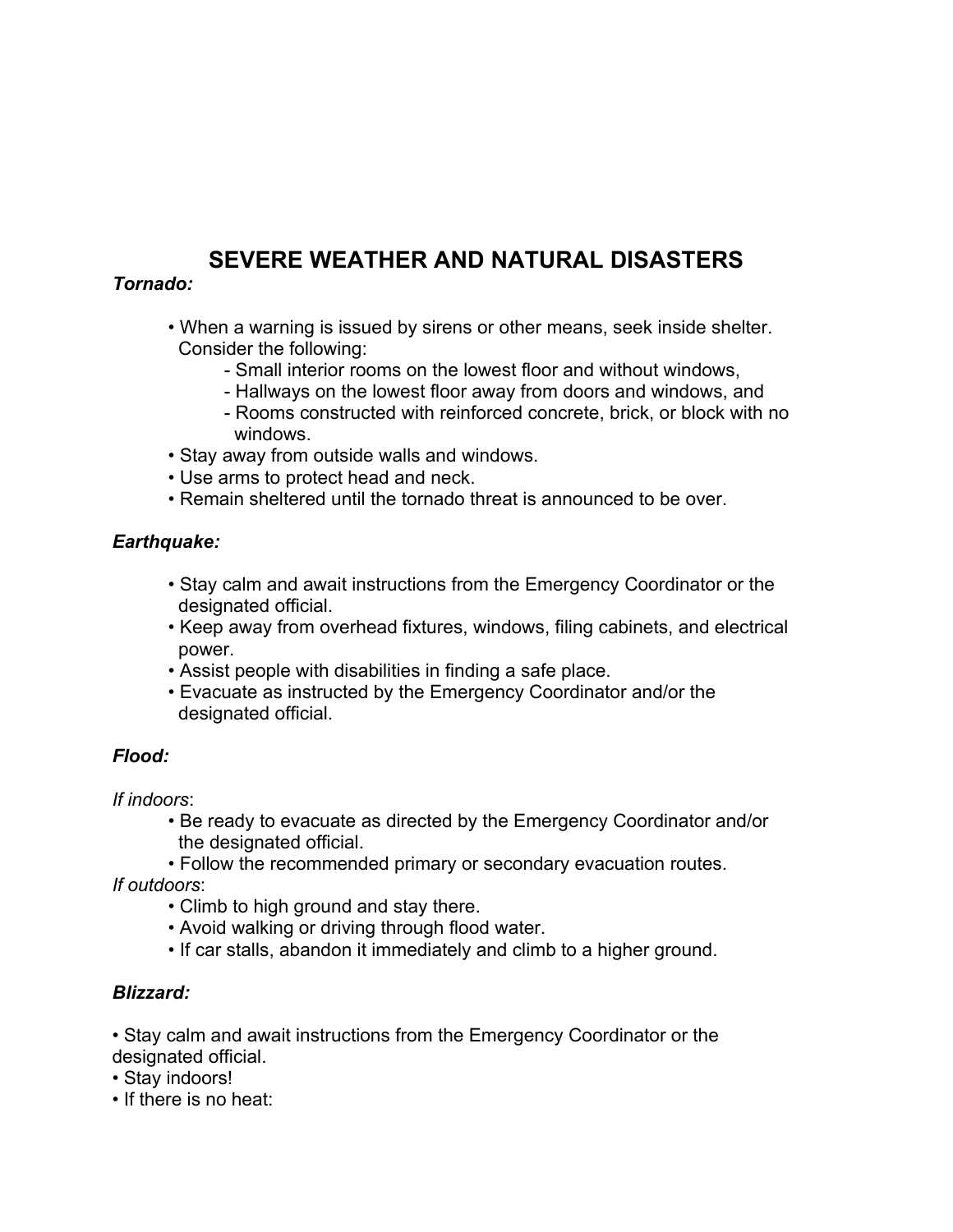- Close off unneeded rooms or areas.
- Stuff towels or rags in cracks under doors.
- Cover windows at night.
- Eat and drink. Food provides the body with energy and heat. Fluids prevent dehydration.
- Wear layers of loose-fitting, light-weight, warm clothing, if available.

### **ACTIVE SHOOTER**

Because active shooter situations are often over within 10 to 15 minutes, before law enforcement arrives on the scene, individuals must be prepared both mentally and physically to deal with an active shooter situation.

#### **Good practices for coping with an active shooter situation:**

- Be aware of your environment and any possible dangers
- Take note of the two nearest exits in any facility you visit
- □ If you are in an office, stay there and secure the door
- □ If you are in a hallway, get into a room and secure the door
- As a last resort, attempt to take the active shooter down. When the shooter is at close range and you cannot flee, your chance of survival is much greater if you try to incapacitate him/her.

#### **CALL 911 WHEN IT IS SAFE TO DO SO!**

#### **HOW TO RESPOND WHEN AN ACTIVE SHOOTER IS IN YOUR VICINITY**

- **1. Evacuate.** If there is an accessible escape path, attempt to evacuate the premises. Be sure to:
	- □ Have an escape route and plan in mind
	- Evacuate regardless of whether others agree to follow
	- □ Leave your belongings behind
	- □ Help others escape, if possible
	- Prevent individuals from entering an area where the active shooter may be
	- Keep your hands visible
	- Follow the instructions of any police officers
	- Do not attempt to move wounded people
	- Call 911 when you are safe
- **2. Hide out.** If evacuation is not possible, find a place to hide where the active shooter is less likely to find you. Your hiding place should:
	- □ Be out of the active shooter's view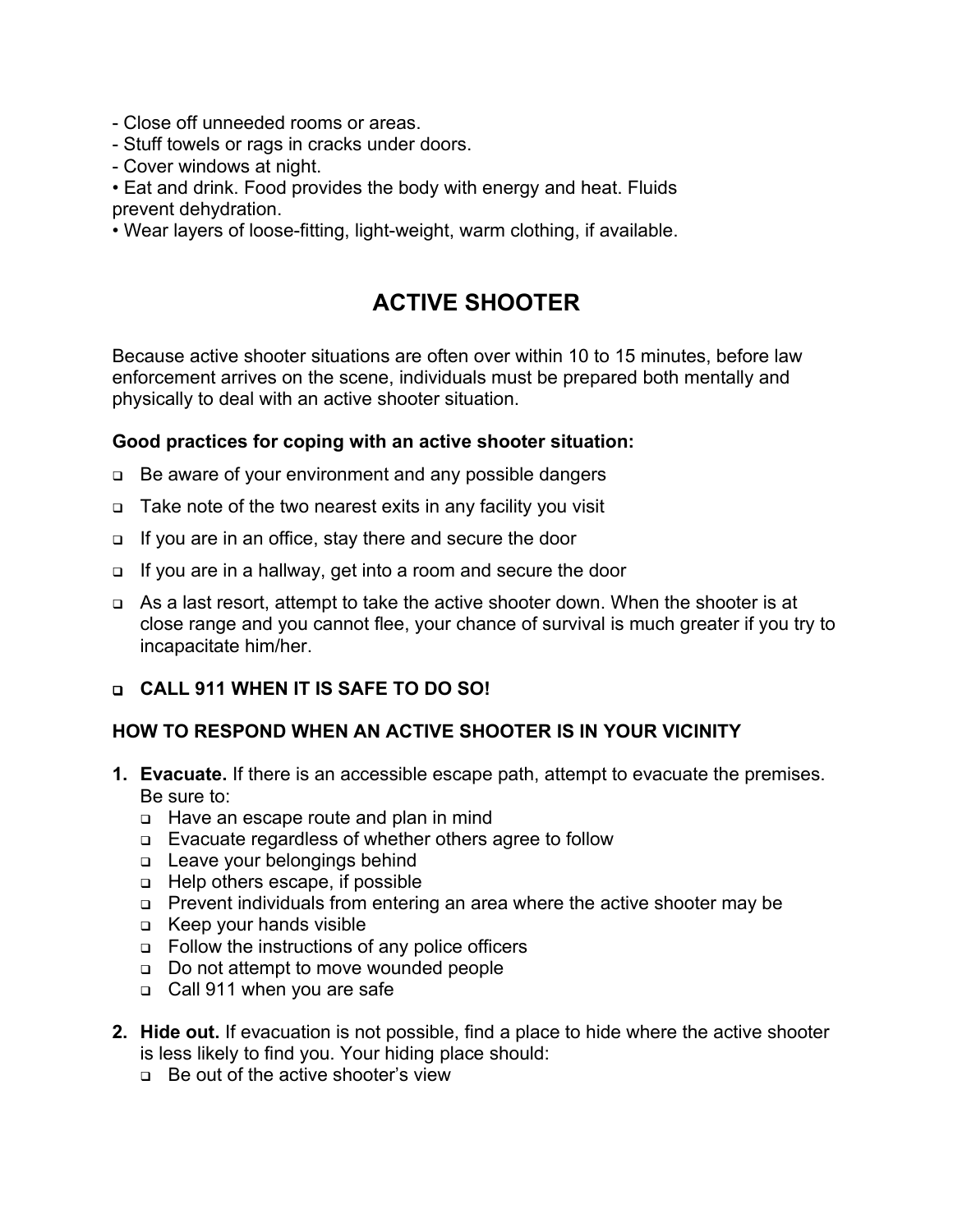- Provide protection if shots are fired in your direction (i.e., an office with a closed and locked door)
- □ Do not trap yourself or restrict your options for movement
- □ To prevent an active shooter from entering your hiding place:
	- o Lock the door
	- o Blockade the door with heavy furniture

#### **If the active shooter is nearby**:

- Lock the door
- Silence your cell phone and/or pager
- □ Turn off any source of noise (i.e., radios, televisions)
- Hide behind large items (i.e., cabinets, desks)
- □ Remain quiet

#### **If evacuation and hiding out are not possible**:

- Remain calm
- Dial 911, if possible, to alert police to the active shooter's location
- □ If you cannot speak, leave the line open and allow the dispatcher to listen
- **3. Take action against the active shooter.** As a last resort, and only when your life is in imminent danger, attempt to disrupt and/or incapacitate the active shooter by:
	- Acting as aggressively as possible against him/her
	- □ Throwing items and improvising weapons
	- n Yelling
	- □ Committing to your actions

#### **HOW TO RESPOND WHEN LAW ENFORCEMENT ARRIVES**

Law enforcement's purpose is to stop the active shooter as soon as possible. Officers will proceed directly to the area in which the last shots were heard.

- $\Box$  Officers usually arrive in teams of four (4)
- □ Officers may wear regular patrol uniforms or external bulletproof vests, Kevlar helmets, and other tactical equipment
- □ Officers may be armed with rifles, shotguns, handguns
- □ Officers may use pepper spray or tear gas to control the situation
- Officers may shout commands, and may push individuals to the ground for their safety

#### **How to react when law enforcement arrives**:

- □ Remain calm and follow officers' instructions
- □ Put down any items in your hands (i.e., bags, jackets)
- □ Immediately raise hands and spread fingers
- Keep hands visible at all times
- Avoid making quick movements toward officers such as holding on to them for safety
- Avoid pointing, screaming and/or yelling